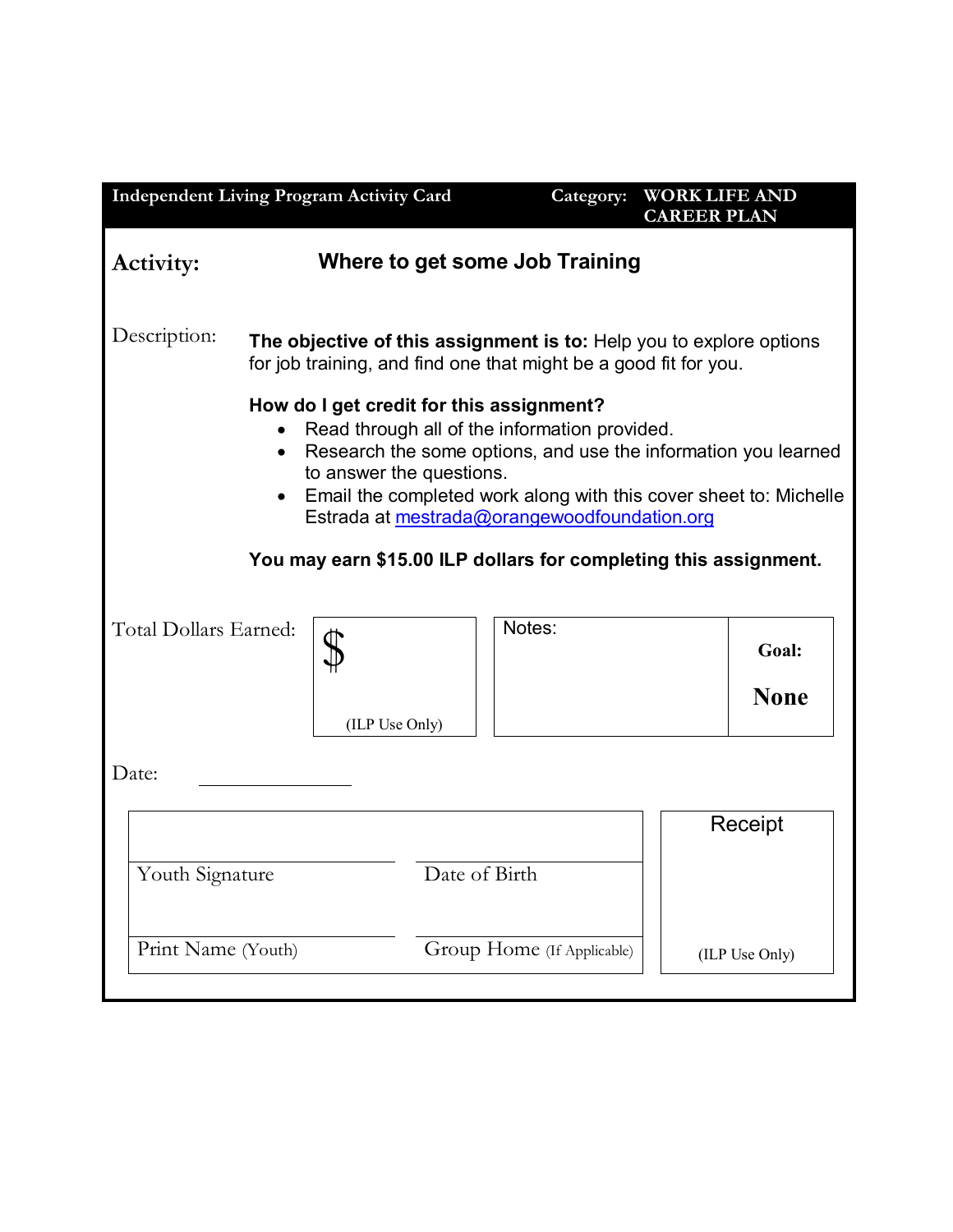## **Learn where to get Job Training**

## **What is job training?**

Some "job training" is focused on gaining knowledge on a topic or career field, and can include completing classes in school, reading books, watching you tube videos, attending seminars, etc.

But what most people think of when they think of job training is learning technical skills related to a specific job or career. These might be things like knowing how to use Microsoft Office for an office job, or knowing how to use a level or measuring tape for a construction job.

## **Where can I get job training?**

- 1. **Community College CTE Programs** It should be said that many community colleges have great CTE programs which will teach you a variety of skills that will help you begin a career. These programs are usually reasonably priced (or free), take less time than getting a "traditional" degree, and can sometimes connect you with employers after completing the program. These are definitely worth looking into.
- 2. **What if college isn't for me?** If going to college just isn't for you, no worries. There are a variety of programs that might be able to help give you quality job training. In southern California, there are tons of organizations that focus on this. You'll notice quickly that they might not always be easy, but your hard work will pay off. Visit the following websites to learn more about the programs they offer and then use the info you learned to answer questions 2 and 3.

Some Local Resoures

- **California Conservation Corps.** 
	- <https://ccc.ca.gov/>
- **Taller San Jose Hope Builders** 
	- <https://tsjhopebuilders.org/apply/>
- Orange County Youth Center- La Habra
	- <https://www.lahabracity.com/632/Our-Programs>

## **How do I get Credit for this Assignment?**

Answer the questions on the following page and turn in your answers for credit.